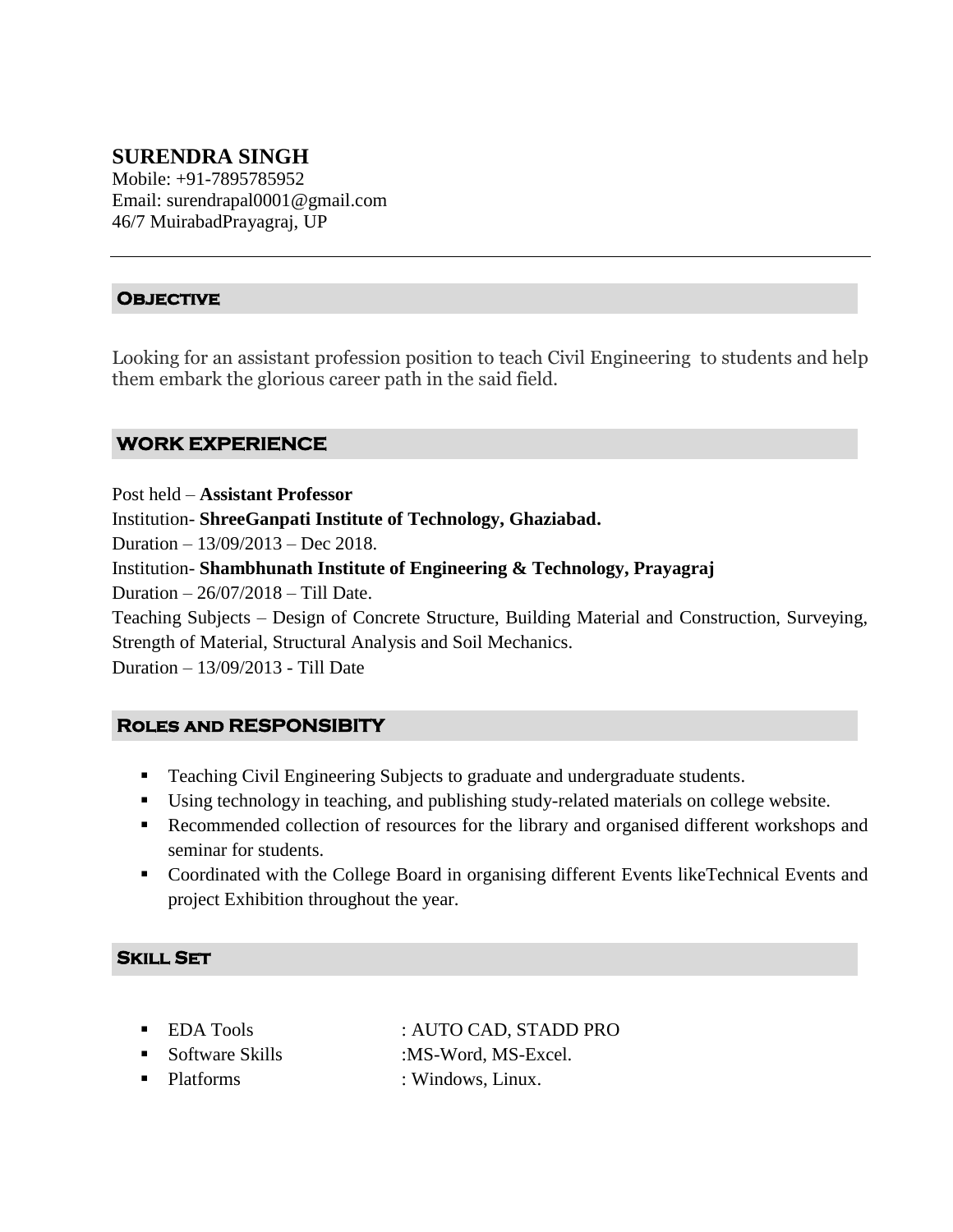#### **Technical Expertise**

- Design of concrete structure $(R.C.C)$
- Structural Analysis
- **Surveying**
- $\blacksquare$  Building Materials & Construction
- **Strength of Material**
- Soil Mechainics

## **Academic Profile**

| <b>Degree</b>  | <b>Board / University</b> | Year      | <b>CGPA</b> / Percentage |
|----------------|---------------------------|-----------|--------------------------|
| B.Tech [CIVIL] | UPTU                      | 2009-2013 | 65.04%                   |
| Intermediate   | <b>UP BOARD</b>           | 2007      | <b>64.20%</b>            |
| Highschool     | <b>UP BOARD</b>           | 2004      | <b>64.33%</b>            |

## **Projects**

## **B.Tech. Project**

# **G+1 Residential BUILDING**

**Description:** - The main objective of this project to provide the resident to more people at a small area. As we know that in future, the scarcity of proper land to make the building. It is also helpful in security modules.

#### **SUMMER TRAINING:-**

Completed 4 weeks of major industrial training at **SUPER TECH CONNSTRUCTION LTD.**  Meerut.